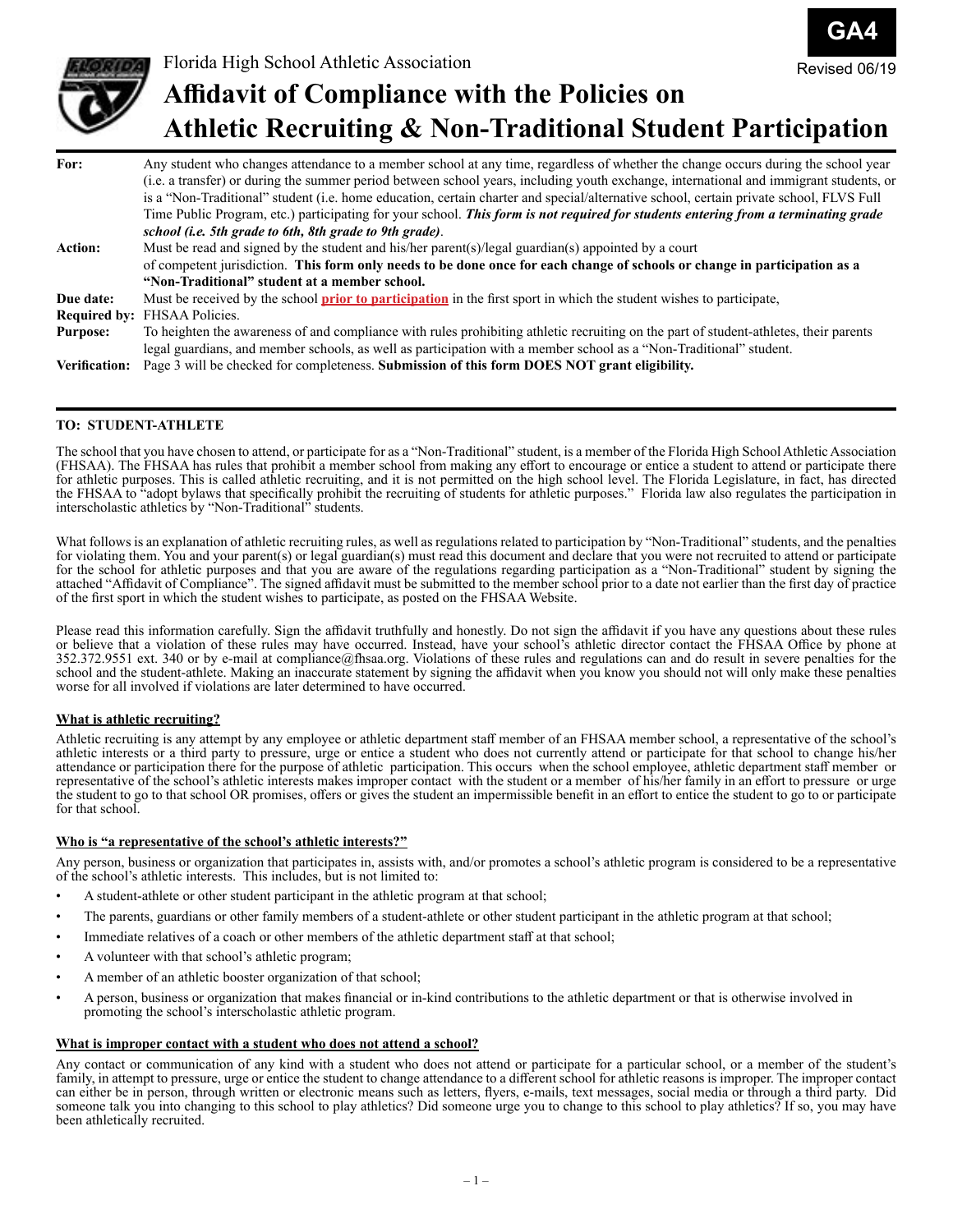

### **Affidavit of Compliance with the Policies on Athletic Recruiting & Non-Traditional Student Participation** Revised 06/19

**GA4**

#### **What is an impermissible benefit?**

An impermissible benefit is any benefit that is promised, offered or given to a student or a member of his/her family but is not offered or generally made available to all students who apply to or attend or participate for the school. Did someone promise, offer or give you anything more than what any other student who attends or participate for this school is generally promised, offered or given that caused you to decide to change to this school? If so, it probably is an impermissible benefit.

#### **What is a "third party"?**

A "third party" is an independent person, business or organization who may or may not be a representative of the school's athletic interests.

#### **What are the penalties for violations of athletic recruiting rules by a member school?**

A member school that violates athletic recruiting rules will be assessed one or more of the following penalties:

- A public reprimand;
- A financial penalty;
- Forfeiture of all contests and awards won in which the student who was athletically recruited or received an impermissible benefit participated or contributed;
- One or more forms of probation (administrative, restrictive or suspension) for one or more years;
- Prohibition against participating or coaching in certain competitions, including state playoffs, for one or more years in the sport(s) in which the violation(s) occurred;
- Prohibition against participating in any competitions for one or more years in the sport(s) in which the violation(s) occurred;
- Restricted membership for one or more years during which some or all of the school's membership privileges are restricted or denied;
- Expulsion from membership in the FHSAA.

#### **What are the penalties for a student who is found to have been athletically recruited or receives an impermissible benefit?**

A student who is found to have accepted an impermissible benefit will be ineligible for athletic competition for one or more years at the school where the violation occurred, and may be declared ineligible for athletic competition at all FHSAA member schools for one or more years.

#### **What are the regulations regarding the participation of "Non-Traditional" students?**

A Non-Traditional student is eligible to participate provided:

- The student meets the same residency requirements as other students in the school at which he/ she participates; and
- The student meets the same standards of acceptance, behavior and performance as required of other students in extracurricular activities; and
- The student registers with the school his/her intent to participate in interscholastic athletic competition as a representative of the school, utilizing the official Association process as approved by the Executive Director, **prior to participation** in the sport(s) in which he/she wishes to participate, as posted on the FHSAA website; and
- The student complies with all FHSAA regulations, including eligibility requirements regarding age and limits of eligibility, and local school regulations during the time of participation; and
- The student provides proof of basic medical insurance coverage and both independently secured catastrophic insurance coverage and liability insurance coverage which names the FHSAA as an insured party in the event the school's insurance provider does not extend coverage to such students; and
- The student provides his/her own transportation to and from the school; and
- The student provides to school authorities all required forms (including, but not limited to, the EL2, EL3 and, where applicable, the EL7, EL7V, EL12, EL12 $\hat{V}$  and EL14) and provisions.

#### **What are the penalties for violations of regulations regarding "Non-Traditional" student by a member school?**

Allowing students to participate without properly registering a non-traditional student will subject the school to a monetary penalty.